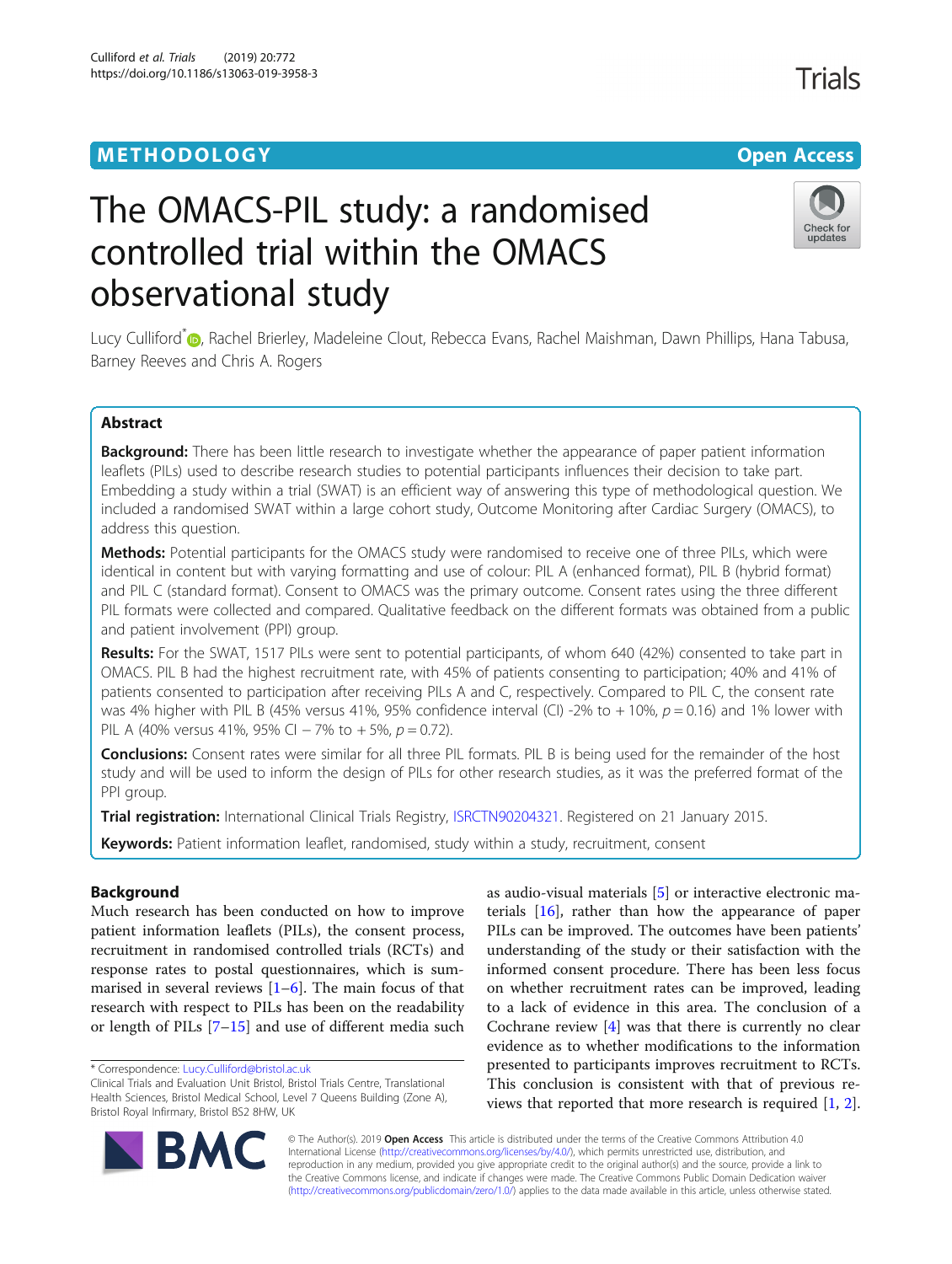In addition, the design and delivery of information used to invite potential participants into a study has also been identified as a research priority by the Prioritising Recruitment in Randomised Trials study (PRioRiTy) to improve how people are recruited to clinical trials [[17\]](#page-5-0).

With respect to the format of the PIL, Reinert and colleagues [\[11](#page-5-0)] performed a quantitative and qualitative analysis of study PILs and concluded that information presented to potential participants "needs to be well structured and designed in an appealing manner". That study focused on how the appearance of a paper PIL might affect the decision to take part in a study, rather than the content. However, efforts were still made to make sure the content was readable and the length of the PIL kept to a minimum. The current research was conducted as a study within a trial (SWAT) by nesting it within a large cohort study, Outcome Monitoring after Cardiac Surgery (OMACS). The objective of the SWAT, OMACS-PIL, was to compare rates of consent using different formats of the host study PIL. Conducting a SWAT is an efficient method of gathering evidence to address uncertainties about the best way to conduct clinical studies and allows methodological evidence to be collected during the main study [[18](#page-5-0), [19](#page-5-0)]. In the context of this study, we wanted to make sure that any updates to our PIL were based on evidence. We hypothesised that a PIL with an appealing appearance would be more likely to be read, which would lead to an increased recruitment rate.

# Methods

# The main study

The OMACS study is an ongoing cohort study. Cardiac surgery patients at our institution (University Hospitals Bristol NHS Foundation Trust) are asked to consent to the collection and use of quality of life data, plus data routinely collected about their operation and subsequent recovery. The data collected can then be used in a range of research studies. Patients are approached for consent by post 3 months after their operation. The inclusion criteria for OMACS are adult participants over the age of 18 years who have undergone cardiac surgery at our institution. Around 1000 patients per year are approached to take part. The only patients not eligible to participate are prisoners, patients without the mental capacity to give consent and patients whose main residence is outside the United Kingdom. OMACS is ongoing and the results of the SWAT will be applied to future recruitment to OMACS. This study was chosen as it uses postal consent, so the appearance of the PIL may have more impact than for face-to-face consent, plus the large target population meant that the SWAT could be completed quickly.

# The SWAT

OMACS-PIL was an RCT to investigate whether recruitment to the main OMACS study was affected by the format of the information provided to potential participants. Three different information leaflets were prepared, each with the same content but using different styles and formatting. PIL A (enhanced format) and PIL B (hybrid format) were produced with a specialised graphics package called InDesign (Adobe Systems Incorporated) whereas PIL C (standard format) was produced using Microsoft Word (Microsoft Corporation). PIL A was a full colour tri-fold leaflet, PIL B was a doublesided A4 sheet using columns to break the text up with some coloured headings, and PIL C was a black and white A4 double-sided sheet with standard formatting. Examples of each format can be seen in Fig. [1](#page-2-0).

Potential participants were randomly assigned to receive PIL A, B or C in the ratio 1:1:1. The randomisation list was prepared by the study statistician using Stata version 15.1 (StataCorp LP, College Station, TX) and uploaded to the study database. The allocation was linked to the participant record and printed onto the footer of each mail-merged invite letter to allow the correct PIL to be attached. Invitation letters for the main study are prepared for mailing as a monthly batch. To avoid making mistakes in including the correct PIL, the letters were printed in three separate batches, each corresponding to a single PIL allocation. Potential participants were unaware that they were taking part in OMACS-PIL. Members of the study team were not blinded but had no direct contact with potential participants and so were unable to influence consent rates.

# Study population

The study population for OMACS-PIL comprised patients eligible for the OMACS study during the period of the SWAT. With the approval of a National Health Service (NHS) research ethics committee (14/EM/1222), patients were not informed of the SWAT, as knowledge of the SWAT may have influenced how they viewed the PIL. The recruitment period of the SWAT was from 1 June 2016 to 30 September 2017.

#### **Outcome**

The outcome measure was consent to OMACS in each of the groups receiving PIL A, B or C.

# Sample size

Assuming a consent rate of 70% with PIL C (based on historic data from a similar cohort study that ran over several years [\[20\]](#page-5-0)), then a sample size of 1590 (530 per group) would give 90% power to detect a 10% difference in consent rate between any pair of PIL formats, with an overall significance level of 5% (with a Bonferroni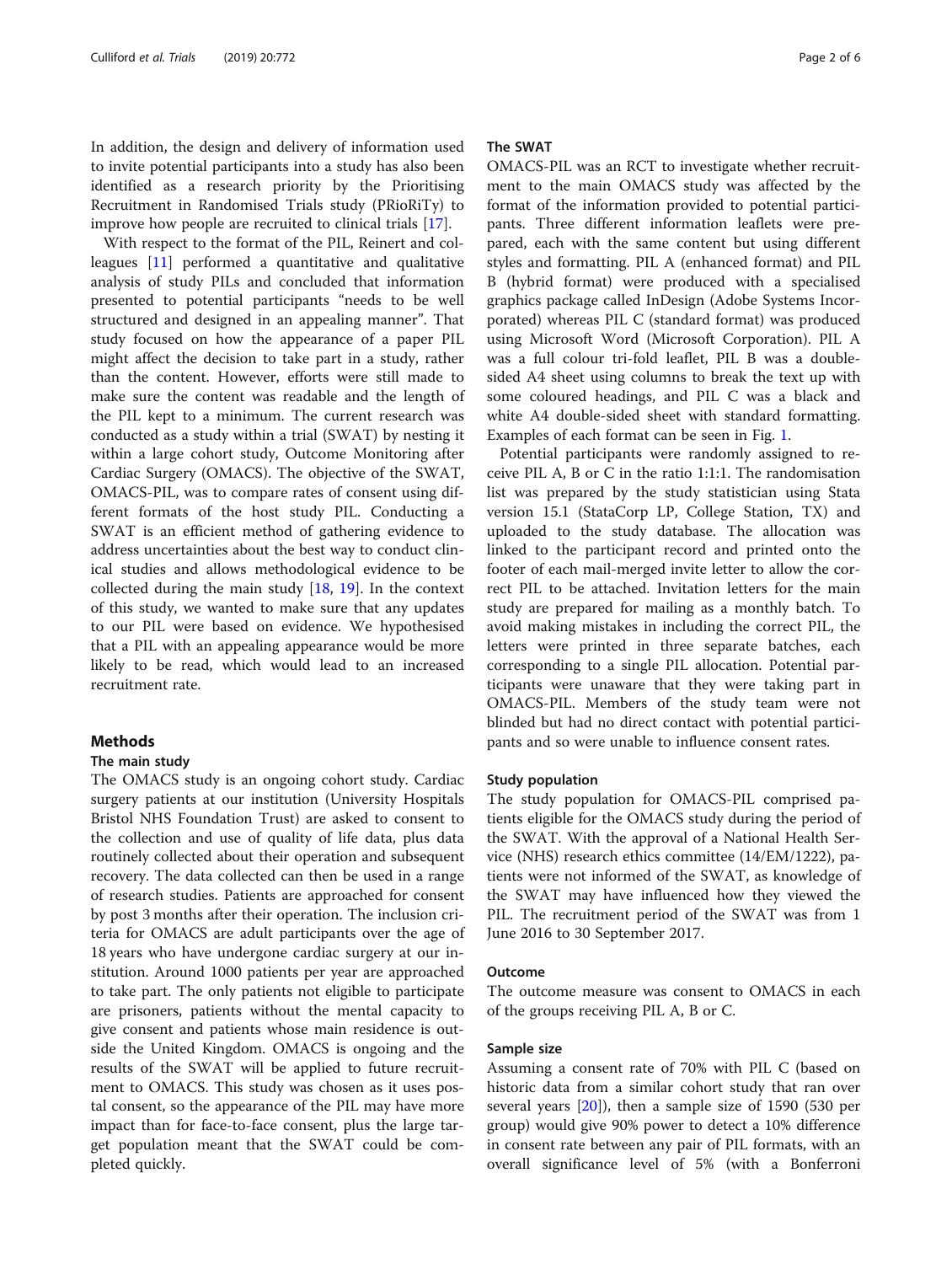<span id="page-2-0"></span>

correction for the three comparisons). This was the number of patients to be sent a PIL, rather than the number of patients required to consent. We chose a 10% difference as a compromise between: (a) the large increase in returns of postal questionnaires seen with some measures, such as those with coloured ink (odds ratio 1.39, 95% confidence interval [CI] 1.16–1.67) as reported in the Cochrane review of measures that can increase responses to postal questionnaires [[6\]](#page-5-0) and (b) the conclusion of the Cochrane review on increasing participation in clinical trials that there is currently no clear evidence for whether modifications to the information presented to participants improves recruitment to RCTs [[4\]](#page-5-0).

# Statistical analysis

The consent rates for the three different PIL formats were described and the differences in consent rate between pairs of PILs were modelled using a logistic regression in Stata version 15.1 (StataCorp LP, College Station, TX). Odds ratios with corresponding 95% CIs are presented for the comparisons between PIL groups with PIL C as the reference category. The analysis took place at the end of the recruitment period for the SWAT.

# Public and patient involvement

To get qualitative information about the PILs, they were presented to the Cardiovascular Public and Patient Involvement (PPI) group of Bristol Biomedical Research Unit, which comprises people who have had cardiac surgery, to elicit their preferences for the format and appearance of the PILs and the reasons for their preferences. The PPI group were not participating in OMACS as they had undergone cardiac surgery before the study started. The group was formed after the start of the SWAT and so did not contribute to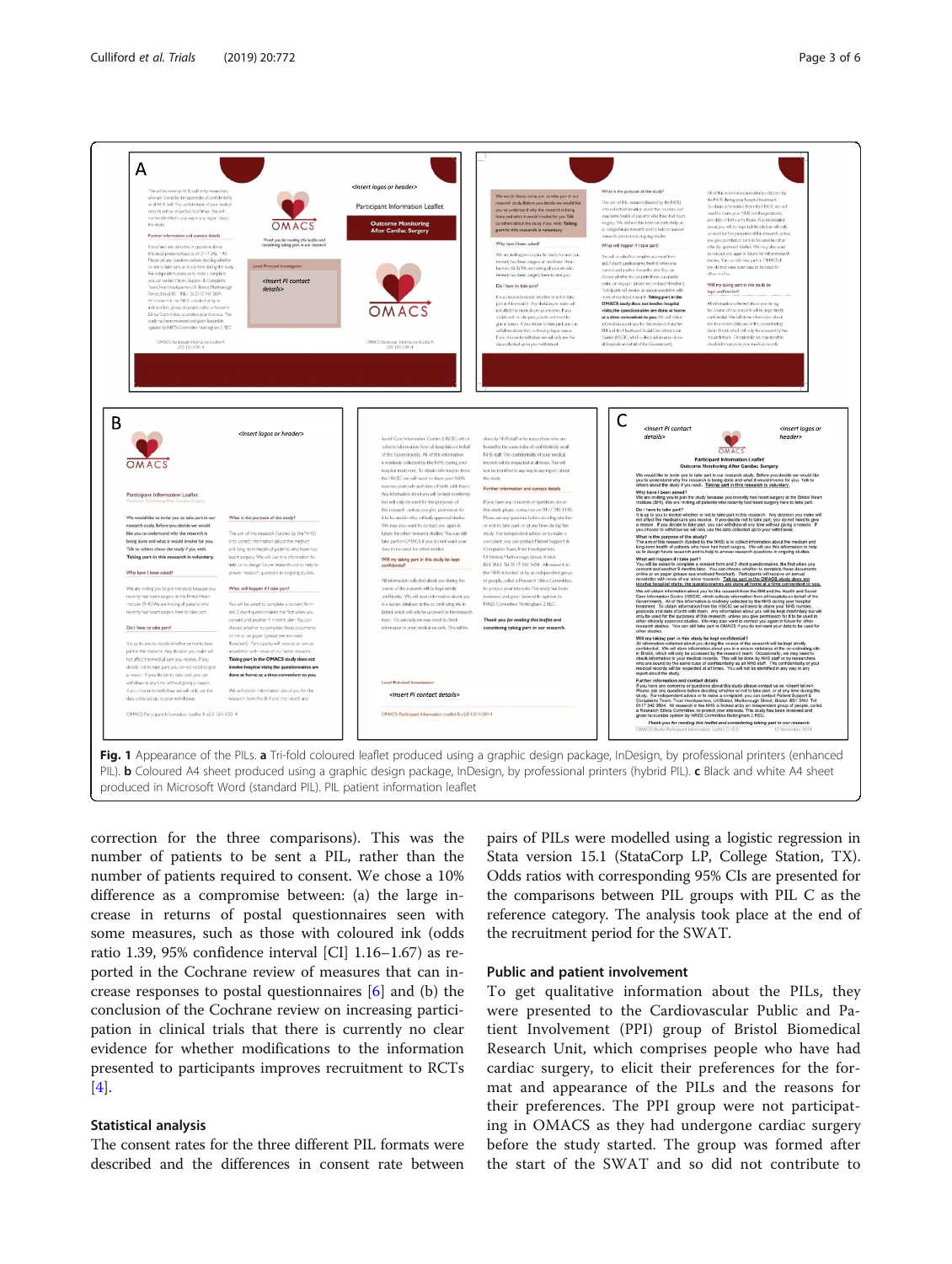the design or content of the PILs, and their observations were obtained whilst the SWAT was taking place. The PPI group had five members and the information was obtained by the PPI coordinator, who was independent of the study. The OMACS chief investigator was present to explain the study.

# Results

For the duration of the SWAT, 1517 invitation letters and PILs were sent to eligible cardiac surgery patients. The numbers of each format of PIL sent were: PIL A 505, PIL B 506 and PIL C 506. The age and sex of the target population are listed in Table 1. The mean age was 64.9 years (standard deviation 13.4), and 1079 / 1517 (71.1%) were male. The average age and proportion of male patients was very similar across the three groups.

In total, 640 patients (42%) consented to take part in OMACS. Consent rates across the three PIL formats are shown in Fig. [2.](#page-4-0) PIL B had the highest recruitment rate, with 45% (95% CI 41–50%) of patients consenting to participation whereas PIL A had the lowest recruitment rate, with 40% (95% CI 35–45%) of patients consenting to participation. The consent rate for PIL C was 41% (95% CI 36–46%). Compared to PIL C (standard format), the consent rate was 4% higher with PIL B (95% CI -2% to  $+10\%$ ,  $p = 0.16$ ) and 1% lower with PIL A (95% CI  $-7\%$  to  $+5\%, p = 0.72$ ).

When the different PIL formats were presented to our Cardiovascular PPI group, their general preference was for PIL B, and their least favourite was PIL A. The PPI group felt very strongly that PIL A (enhanced format) looked too professional and looked like advertising material, like leaflets that are posted through letterboxes 'advertising takeaways'. They also did not like that the study logo took up most of the front page of PIL A, since on receipt of the PIL they would not know what OMACS was. By contrast, for PILs B and C, they could quickly understand that OMACS was a research study. Although the group did not dislike PIL C (standard), on balance they felt that the columnar presentation of PIL B made it more 'attractive' and easier to read.

Table 1 Patient demography by PIL type

| PII          | n(%) | Mean age in years<br>(standard deviation) | Males, $n$ (%) |
|--------------|------|-------------------------------------------|----------------|
| A            | 505  | 64.6 (13.5)                               | 356 (70.5)     |
| <sup>B</sup> | 506  | 64.7 (14.2)                               | 368 (72.7)     |
| $\subset$    | 506  | 65.4 (12.5)                               | 355 (70.2)     |
| Overall      | 1517 | 64.9 (13.4)                               | 1079 (71.1)    |
|              | .    |                                           |                |

PIL patient information leaflet

# **Discussion**

OMACS-PIL has provided some evidence that the formatting of a PIL can influence the perception of a study by potential participants, although the differences in consent rates were not statistically significant. The research team had hypothesised that PIL A would be most appealing to read, as it looked the 'most professional', but it was exactly this aspect that the PPI group did not like. The consistency between the quantitative finding and the PPI feedback reinforces the benefit of PPI being an integral part of research.

The sample size achieved was just short of the 1590 target. This is because, due to the lower than expected rates of consent across all PILs, the timing and mode of consent were changed to seeking face-to-face consent at the time of admission for the cardiac operation. The decision to change to face-to-face consent coincided with the sample size for the SWAT almost being met, and the decision was made to halt OMACS-PIL at this point.

The modest increase in recruitment with PIL B is consistent with other research on the design of consent materials. However, much of this previous research has included other interventions alongside changes to the PIL. For instance, in a RCT within the Avon Longitudinal Study of Parents and Children Study, potential participants were randomised to receive one of eight combinations of three interventions: (1) a prior-notification postcard or no contact, (2) a standard or professionally designed consent pack, and (3) a phone or postal reminder [[21](#page-5-0)]. Of these interventions, the most effective was the reminder phone call with a 6.4% higher response rate (95% CI + 2.3 to + 10.6%;  $p = 0.002$ ). The professionally designed consent pack had some impact, increasing response rates by 2.7% (95% CI − 0.06% to 5.5%;  $p = 0.06$ ), but the prior notification postcard had no effect. Phone call reminders can have significant resource implications, hence our decision not to include this as an intervention.

The START programme run by the Medical Research Council (MRC) also looked at the format of paper PILs, but this was an enhanced PIL where the wording was refined after several rounds of user testing [\[12](#page-5-0), [13](#page-5-0)]. This approach has resource implications and of the work published so far, there have been only marginal improvements in recruitment  $[12, 15]$  $[12, 15]$  $[12, 15]$  $[12, 15]$ . The Healthlines studies showed modest increases in a positive response to an invitation to participate in a study using the enhanced PIL, which, like OMACS-PIL, were not statistically significant (19% versus 16%, difference of 2.9%, 95% CI − 1.1% to 6.9% in the Healthlines depression study,  $n = 1364$ , and 24.0% versus 21.9%, difference of 2.0%, 95% CI − 4.3% to 8.4% in the Healthlines cardiovascular disease study,  $n = 671$ ) [[12\]](#page-5-0). In Early CDT Lung Cancer Scotland, the proportion of patients who positively responded to the invitation was 224 / 1136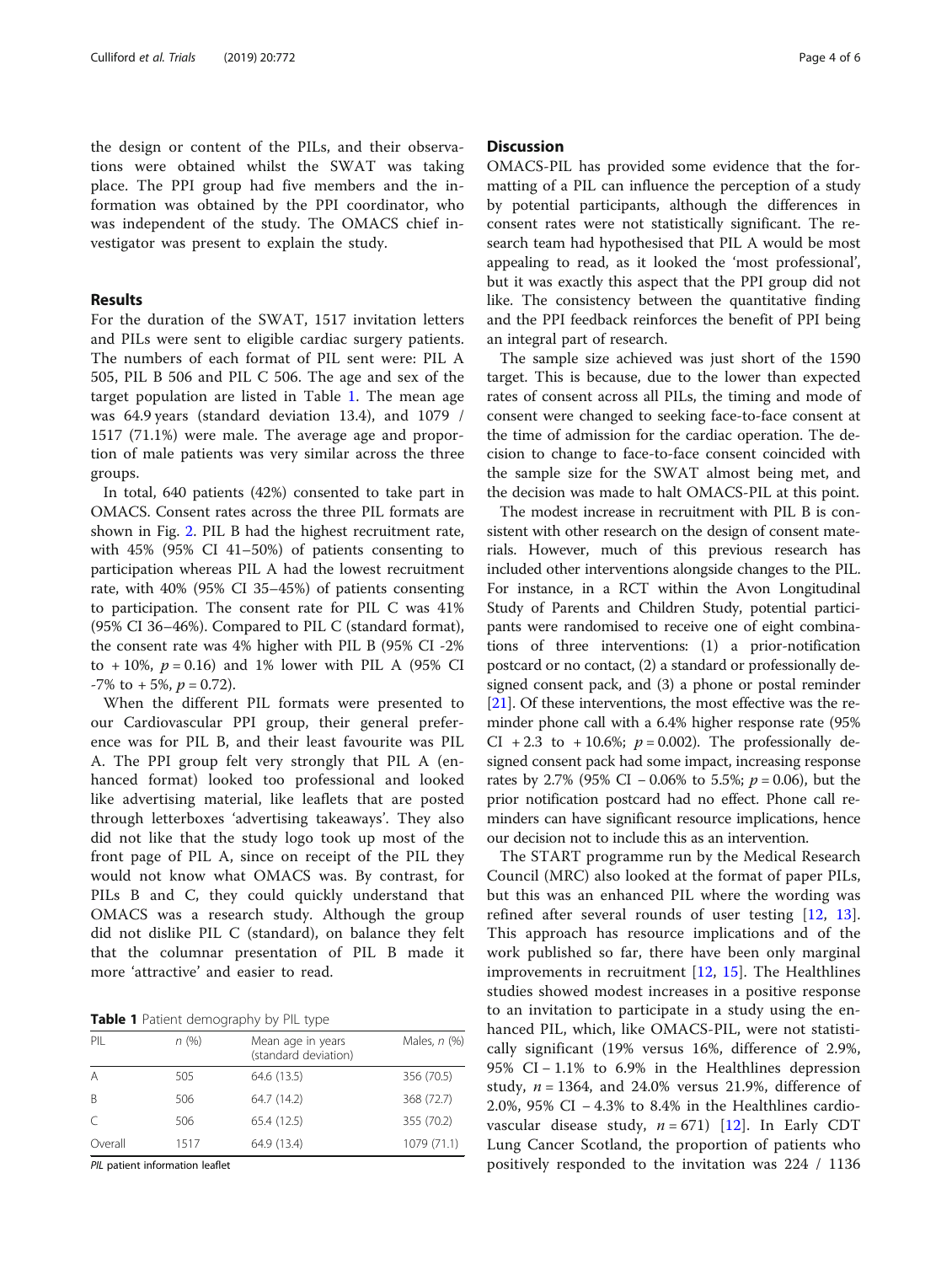<span id="page-4-0"></span>

(19.7%) in the intervention group (optimised PIL) and 205 / 1126 (18.2%) in the control group (difference of 1.5%, 95% CI − 1.7% to 4.7%) [\[15](#page-5-0)]. In addition to these MRC Start studies, the REFORM study concluded that there was limited evidence of the benefit of using optimised information materials on recruitment and retention rates [[14\]](#page-5-0) and the recently updated Cochrane review of methods to enhance recruitment to RCTs concluded that: 'Using a tailored, user-testing approach to develop participant information leaflets makes little or no difference to recruitment' [\[22](#page-5-0)]. There has been a Cochrane review of methods to increase response rates to postal questionnaires  $[6]$  $[6]$ , but this focused on the design of the questionnaire or the method of postage (e.g. first-class post) and not on the PIL provided to participants.

Resource implications for developing electronic media and the limited existing evidence that these media can improve recruitment  $[5]$  $[5]$  were the reasons that a multimedia approach was not explored in OMACS-PIL.

One area for concern in OMACS is that the overall response rate was much lower than expected. The expected response rate was based on similar work involving postal consent of cardiac surgery patients (Long-Term Monitoring Study), which had been as high as 80% [[20](#page-5-0)]. There are a few differences between the studies: the timing of the approach for consent was at 3 months versus 12 months after cardiac surgery, and the packs sent to OMACS patients had more documents and offered more choices in how to participate. The Long-Term Monitoring Study was conducted purely by post, whereas OMACS allowed participants to register, consent and complete questionnaires online if they preferred. This extra complexity may have contributed to the lower consent rate. The options were

offered to allow participants to complete the study in the way most convenient to them, but it may be that the extra thinking involved meant that they did not take part at all. Again, this shows that researchers should not assume they know what patients want.

A limitation of this study is that not all of the three PIL formats would be suitable for all studies. The amount of information that can be contained in the format of PIL A is constrained. This was not a problem for OMACS as the information required to be conveyed about OMACS was limited, since OMACS is an observational study and not an RCT, and therefore was easily incorporated into the different formats. The format of PIL A may not be suitable for interventional trials where more information about the intervention and risk and benefits need to be included. Even for OMACS, the volume of information included in the PIL has increased since the SWAT was conducted, due to the requirements of NHS Digital for hospital episode statistics, which is a feature of the main study. The extra information was easily incorporated into PILs B and C but would have been more challenging to incorporate into PIL A due to the way that the information was presented and formatted. To make PIL B easier to use in OMACS and other studies and to remove the need for specialist software, we have now recreated the format in Microsoft Word (Microsoft Corporation), and this format is now being used for the host study.

The PPI work included was informal and the PPI group was relatively small. However, their opinions were consistent with the quantitative finding of the SWAT. The PPI group were not involved in the design of the PILs. However, the content of the PIL is under review and their views will be considered for future versions. We did not inform the potential participants about the